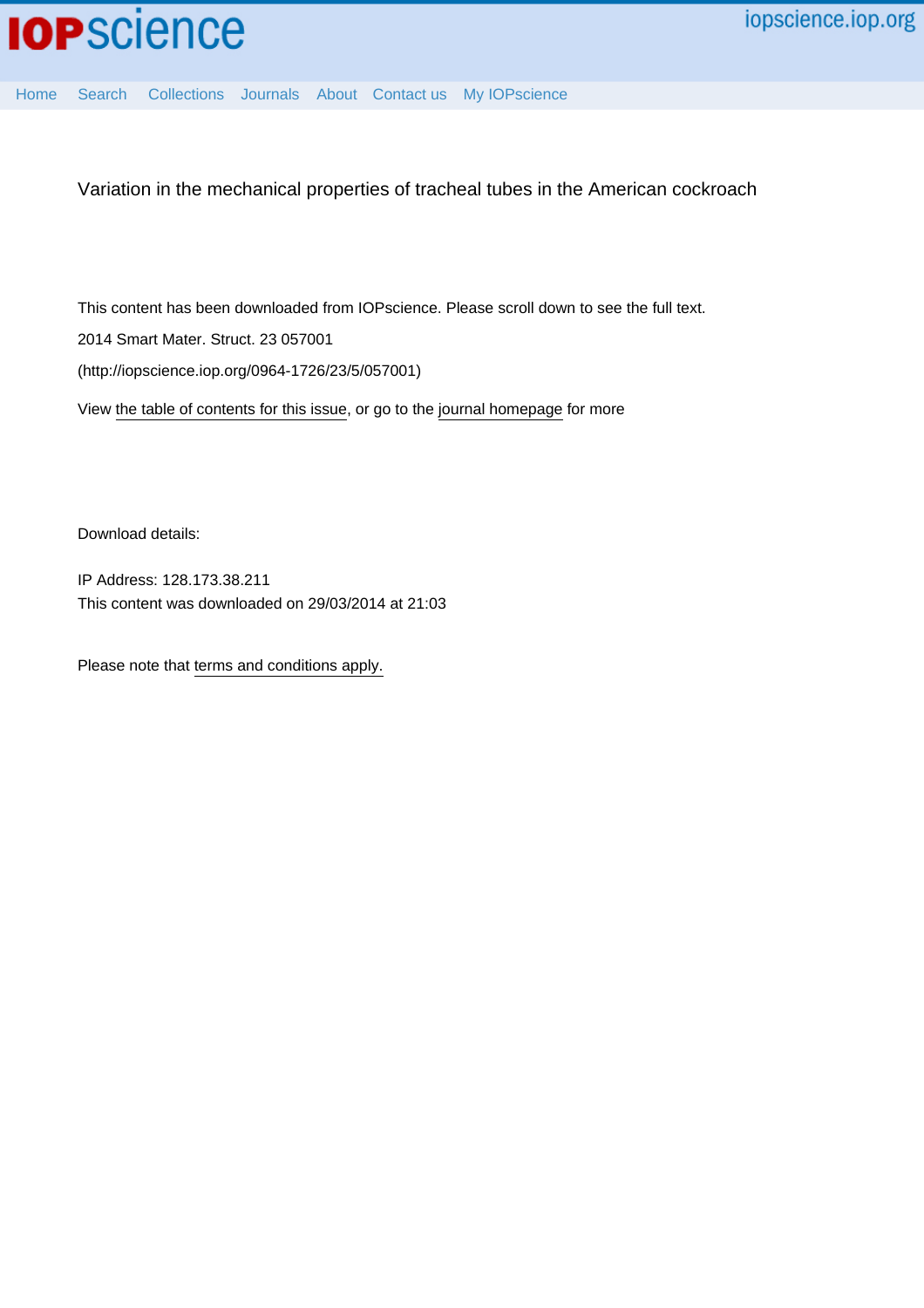## **Technical Note**

# **Variation in the mechanical properties of tracheal tubes in the American cockroach**

### **Winston R Becker**[1](#page-1-0) **, Matthew R Webster**[1](#page-1-0) **, John J Socha**[2](#page-1-1) **and Raffaella De Vita**[1](#page-1-0)

<span id="page-1-0"></span><sup>1</sup> Mechanics of Soft Biological Systems Laboratory, Department of Engineering Science and Mechanics, Virginia Tech, Blacksburg, VA 24061, USA

<span id="page-1-1"></span><sup>2</sup> Department of Engineering Science and Mechanics, Virginia Tech, Blacksburg, VA 24061, USA

E-mail: [wbecker@vt.edu,](mailto:wbecker@vt.edu) [mwbstr@vt.edu,](mailto:mwbstr@vt.edu) [jjsocha@vt.edu](mailto:jjsocha@vt.edu) and [devita@vt.edu](mailto:devita@vt.edu)

Received 10 February 2014 Accepted for publication 25 February 2014 Published 25 March 2014

#### **Abstract**

The insect cuticle serves the protective role of skin and the supportive role of the skeleton while being lightweight and flexible to facilitate flight. The smart design of the cuticle confers camouflage, thermo-regulation, communication, self-cleaning, and anti-wetting properties to insects. The mechanical behavior of the internal cuticle of the insect in tracheae remains largely unexplored due to their small size. In order to characterize the material properties of insect tracheae and understand their role during insect respiration, we conducted tensile tests on ring sections of tracheal tubes of American cockroaches (*Periplaneta americana*). A total of 33 ring specimens collected from 14 tracheae from the upper thorax of the insects were successfully tested. The ultimate tensile strength  $(22.6 \pm 13.3 \text{ MPa})$ , ultimate strain  $(1.57 \pm 0.68\%)$ , elastic modulus (1740  $\pm$  840 MPa), and toughness (0.175  $\pm$  0.156 MJ m<sup>-3</sup>) were measured. We examined the high variance in mechanical properties statistically and demonstrated that ring sections excised from the same trachea exhibit comparable mechanical properties. Our results will form the basis for future studies aimed at determining the structure–function relationship of insect tracheal tubes, ultimately inspiring the design of multi-functional materials and structures.

Keywords: variation, mechanical properties, tensile tests, insect tracheal tubes, American cockroach

(Some figures may appear in colour only in the online journal)

#### **1. Introduction**

The structural attributes of insects continue to intrigue many scientists and engineers due to their multi-functionality and clever design. The cuticle of the insect, for example, is a remarkable smart material. It serves the protective role of skin and the supportive role of the skeleton while remaining lightweight and flexible enough to facilitate flight [\[21\]](#page-9-0). In insects, the material design of the cuticle promotes camou-flage [\[26\]](#page-9-1), thermo-regulation [\[14\]](#page-9-2), communication [\[11\]](#page-9-3), selfcleaning and anti-wetting [\[22\]](#page-9-4). The structural and mechanical properties of the *external* cuticle of the insect have been characterized to some extent  $[1, 3, 4, 10, 12, 20, 21]$  $[1, 3, 4, 10, 12, 20, 21]$  $[1, 3, 4, 10, 12, 20, 21]$  $[1, 3, 4, 10, 12, 20, 21]$  $[1, 3, 4, 10, 12, 20, 21]$  $[1, 3, 4, 10, 12, 20, 21]$  $[1, 3, 4, 10, 12, 20, 21]$  $[1, 3, 4, 10, 12, 20, 21]$  $[1, 3, 4, 10, 12, 20, 21]$  $[1, 3, 4, 10, 12, 20, 21]$  $[1, 3, 4, 10, 12, 20, 21]$  $[1, 3, 4, 10, 12, 20, 21]$  $[1, 3, 4, 10, 12, 20, 21]$ . However, little attention has been given to the *internal* cuticle of the insect. In particular, the material properties of the vast network of tracheal tubes within the insect body have been only recently studied [\[24\]](#page-9-10).

The study of the constituent materials of insects has informed the design of several materials with multi-functional properties. By mimicking the unique optical properties of the cuticle of metallic woodboring beetles, a multilayer material has been fabricated for the creation of iridescent panels [\[19\]](#page-9-11). A novel material inspired by insect cuticle, called 'shrilk',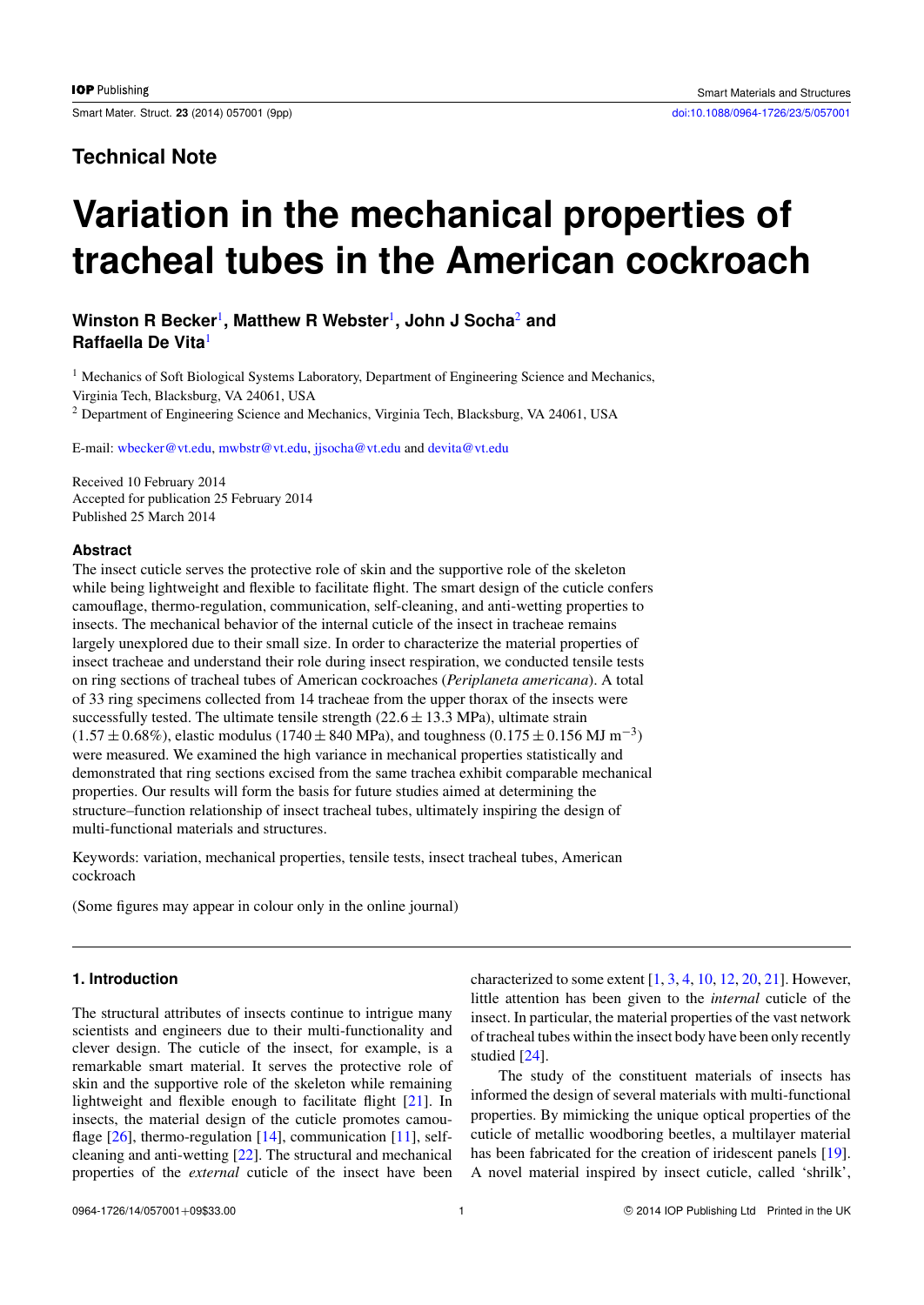has been recently created [\[5\]](#page-9-12). This material, which is made of chitosan, is clear, biocompatible, biodegradable, micromoldable, and still exhibits an ultimate strength of 119 MPa. A chitosan-based sponge derived from fly larvae has also been inspired by the insect cuticle; this sponge has the potential to serve as an absorbable surgical hemostatic agent [\[8\]](#page-9-13). The wide range of materials inspired by the insect cuticle indicates that chitin-based biological systems will enable the realization of smart engineering systems that possess multi-functional properties. Unlike the external cuticle, the tracheal tubes of insects remain largely unexplored, perhaps due to their nature as internal structures with less obvious functional characteristics worth emulating.

The insect respiratory system employs an extensive network of tracheal tubes to effectively transport oxygen directly to every cell of the body. These tubes are made of an outer layer of epithelial cells and an inner layer of spirally- or circumferentially-wound folds called taenidia. The taenidia are composed of chitin fibers embedded in a protein-rich matrix. They provide structural support to the tracheal tubes, largely contributing to their material stiffness. Localized deformations of these chitin-based tubular structures during insect respiration have been observed in the past decade using synchrotron x-ray imaging [\[7,](#page-9-14) [17,](#page-9-15) [18,](#page-9-16) [23,](#page-9-17) [25\]](#page-9-18). Interestingly, only some portions of some tracheal tubes appear to deform during rhythmic tracheal compression (figure [1\)](#page-3-0). These localized deformations, which contribute to the transport of oxygen within the insect body, may be due to variation in the structural and mechanical properties of the tracheae [\[18,](#page-9-16) [24\]](#page-9-10). To make well-informed attempts to engineer novel smart materials and structures that emulate the respiratory systems of insects, a comprehensive characterization of the unique mechanical properties of insect tracheae is needed. The mechanical behavior of the tracheal tubes must directly influence patterns of tube collapse, which in turn may produce multiple types of flow patterns within the tracheal system. These fluid transport mechanisms could inspire the development of new microfluidic networks for use in applications such as engineered tissue constructs.

We have recently conducted the first mechanical experiments to determine the tensile properties of insect tracheae [\[24\]](#page-9-10). Micrometer-sized ring sections of tracheal tubes of the American cockroach (*Periplaneta americana*) were tested by using a custom-built tensile testing system. The results revealed a large variation in mechanical properties that has been commonly reported for other biological materials, including chitin-based materials [\[10,](#page-9-7) [15,](#page-9-19) [1,](#page-8-0) [13\]](#page-9-20). In the early work by Hepburn and Chandler [\[10\]](#page-9-7) the material properties of arthrodial membranes in several arthropods were found to exhibit large variation despite the efforts to control experimental variables such as specimen orientation, hydration, and temperature. The mean value of the elastic modulus of the head articulation cuticle of the beetle (*Pachnoda marginata*) has been reported by Barbakadze *et al* [\[1\]](#page-8-0) to be 1.50 GPa with a standard deviation of 0.80 GPa. Large confidence intervals were also noted in the recent experimental study by Lomakin *et al* [\[13\]](#page-9-20) on the mechanical properties of the elytra of the red flour beetle (*Tribolium castaneum*). For example, an elastic modulus of  $37 \pm 16$  MPa was reported for untanned samples of the elytra of *Tribolium castaneum*.

Our first study on the tracheal tubes of cockroaches, together with previous studies of the exoskeleton, suggest the need for new experimental investigations that focus on identifying the origin of the large variation in the mechanical properties of chitin-based materials. These investigations will be crucial for interpreting accurately the mechanical behavior of these materials in relation to their physiological function.

In theory, the variation in mechanical properties of ring sections of tracheal tubes in insects can be attributed to biological differences among insects, differences among anatomical locations of tracheal tubes, and intrinsic structural differences within individual tracheal tubes. In this study, we examine the potential source of variation in mechanical properties of insect tracheae by performing tensile tests on ring sections from tracheal tubes of American cockroaches. We compare the properties in the main tracheal trunk on the left *versus* right side across multiple ring specimens. Additionally, we examine variation in mechanical properties for ring sections excised from the same tracheal tube.

#### **2. Methods**

Tracheal tubes were excised from adult male American cockroaches (*Periplaneta americana*), which were acquired from a colony in the Department of Entomology at Virginia Tech. The cockroaches were fed and watered *ad libitum* and kept in ambient conditions in a colony. Adult male cockroaches were sacrificed in fumes of ethyl acetate, the pronotum was removed, and the four main tracheal trunks in the thorax were extracted (figure  $2(a)$  $2(a)$ ). These tracheal tubes were selected for their large diameter and length relative to other tubes in the roach. After extraction, the tracheal tubes were manually cut into ring sections with a scalpel. Two to three ring sections of approximately constant diameter were selected for mechanical testing from each trachea.

The tubes were immediately placed in a bath containing an insect-specific Ringer's solution (0.75 g NaCl, 0.35 g KCl,  $0.28$  g CaCl<sub>2</sub>, 1 l distilled water), and were stored until testing. Prior to testing, the width and thickness of the ring sections were measured in ProAnalyst (Xcitex ProAnalyst, Xcitex Inc., Cambridge, MA, USA) using images obtained from a digital camera (Nikon D-5000, Nikon Inc., Tokyo, Japan). The measurement error was determined to be  $\pm 0.2 \mu$ m based on the camera resolution (4288  $\times$  2848) and the level of magnification of the stereoscope  $(30\times)$ . To produce suitable contrast for strain measurements, the surface of the ring specimens was speckle-coated with black ink using an airbrush (Badger Model 150, Badger Air-Brush Co., Franklin Park, IL, USA).

The specimens were tested with a custom-built tensile testing device (figure [3\)](#page-4-0). Custom grips were built to hold the specimens during testing. The grips were primarily made of polycarbonate, two 150  $\mu$ m diameter tungsten wires, and two  $19.0 \times 9.52 \times 1.58$  mm<sup>3</sup> magnetic plates. The design of the grips is described in detail elsewhere [\[24\]](#page-9-10). During testing, the two tungsten wires were threaded through each side of the ring specimens as shown in the insert of figure [3.](#page-4-0) The load was measured using a load cell (LSB200 JR S-Beam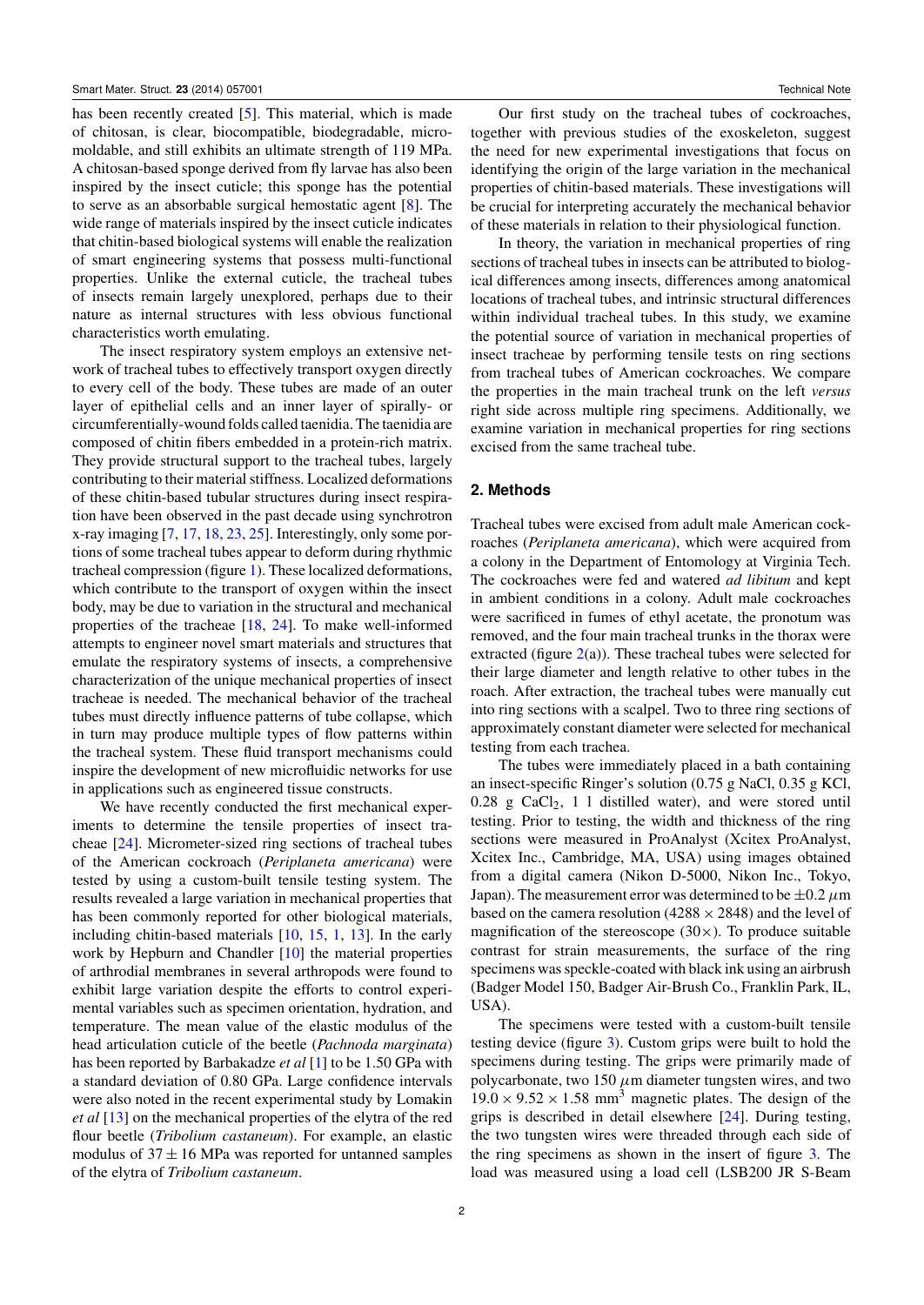<span id="page-3-0"></span>

**Figure 1.** Representative compression of a tracheal tube in an insect, progressing from left  $(t = 0 s)$  to right  $(t = 0.5 s)$ . The red arrows indicate locations where compression was initiated, resulting in a dimpled pattern of collapse across the cylindrical tube. The initial diameter of the tube was 50  $\mu$ m. This tube was from an unidentified beetle of the family Carabidae and was imaged with synchrotron x-rays at the Advanced Photon Source, Argonne National Laboratory. See [\[17\]](#page-9-15) for details of imaging methodology.

<span id="page-3-1"></span>

**Figure 2.** Schematic of the American cockroach and the four main thoracic tracheal trunks. (a) Top view of the dorsal right (DR) and dorsal left (DL) tracheae. (b) Cross sectional view of the dorsal right (DR), dorsal left (DL), ventral right (VR), and ventral left (VL) tracheae. (a) Top view. (b) Cross section *s*–*s*.

Load Cell, FUTEK Advanced Sensor Technology Inc., Irvine, CA, USA) with a maximum capacity of 50 g and accuracy of  $\pm 0.075$  g. The specimens were displaced until failure using a microscale linear actuator (Zaber T-NA, Zaber Technologies Inc., Vancouver, British Columbia) at a displacement rate of 2.5  $\mu$ m s<sup>-1</sup>. This low displacement rate was selected to ensure quasi-static loading of the specimens.

The specimens were submerged in a bath of Ringer's solution to maintain hydration during testing. The bath was placed under a microscope (Wild Heerbrugg M3Z, Wild Heerbrugg AG, Switzerland) with  $40\times$  magnification and illuminated via two LED lamps (SCHOTT North America Inc.,

Southbridge, MA, USA). The deformation of the specimen was recorded using a CCD camera (Stingray, Allied Vision Technologies Inc., Newburyport, MA, USA) at a rate of 25 fps and image size of 1032 px  $\times$  776 px, with a field of view of roughly 1.2 mm  $\times$  1.4 mm. Images, force, and displacement data were recorded synchronously at 25 Hz to a desktop computer via a data acquisition module (NI cDAQ-9172, National Instruments Inc., Austin, TX, USA) using LabVIEW software (LabVIEW 2010, National Instruments Inc., Austin, TX, USA).

Prior to testing, a preload (avg.  $= 0.003$  N) was applied to flatten the initially bent ring specimens and to prevent out-ofplane motion during testing. Nominal stress and engineering strain data were computed by choosing the preloaded configuration as the reference configuration. Engineering strain of the ring sections was determined during each test using a digital image correlation (DIC) method implemented in Matlab (Version 7.12.0, MathWorks Inc., Natick, MA, USA). For these tests, strain values were calculated from a rectangular grid consisting of at least 30 points located at the center of the specimen. The nominal stress,  $\sigma$ , was calculated as:

$$
\sigma = \frac{L}{2tw} \tag{1}
$$

where  $L, t$ , and  $w$  are the load, thickness, and width of the specimen, respectively. The stress and strain data were smoothed using 3- and 19-point running averages, respectively. The calculated stress and strain values were used to determine the elastic modulus, ultimate tensile strength, ultimate strain, and toughness of each specimen. The elastic modulus was calculated as the slope of the stress–strain curve. In cases where nonlinear behavior was observed, the elastic modulus was calculated from the linear region of the stress–strain curve. The ultimate tensile strength and ultimate strain were calculated as the magnitude of stress and strain, respectively, before the load was observed to decrease, indicating the occurrence of damage in the specimens. Toughness was measured by calculating the area under the stress–strain curve using a trapezoidal numerical integration scheme (*trapz* function) implemented in Matlab.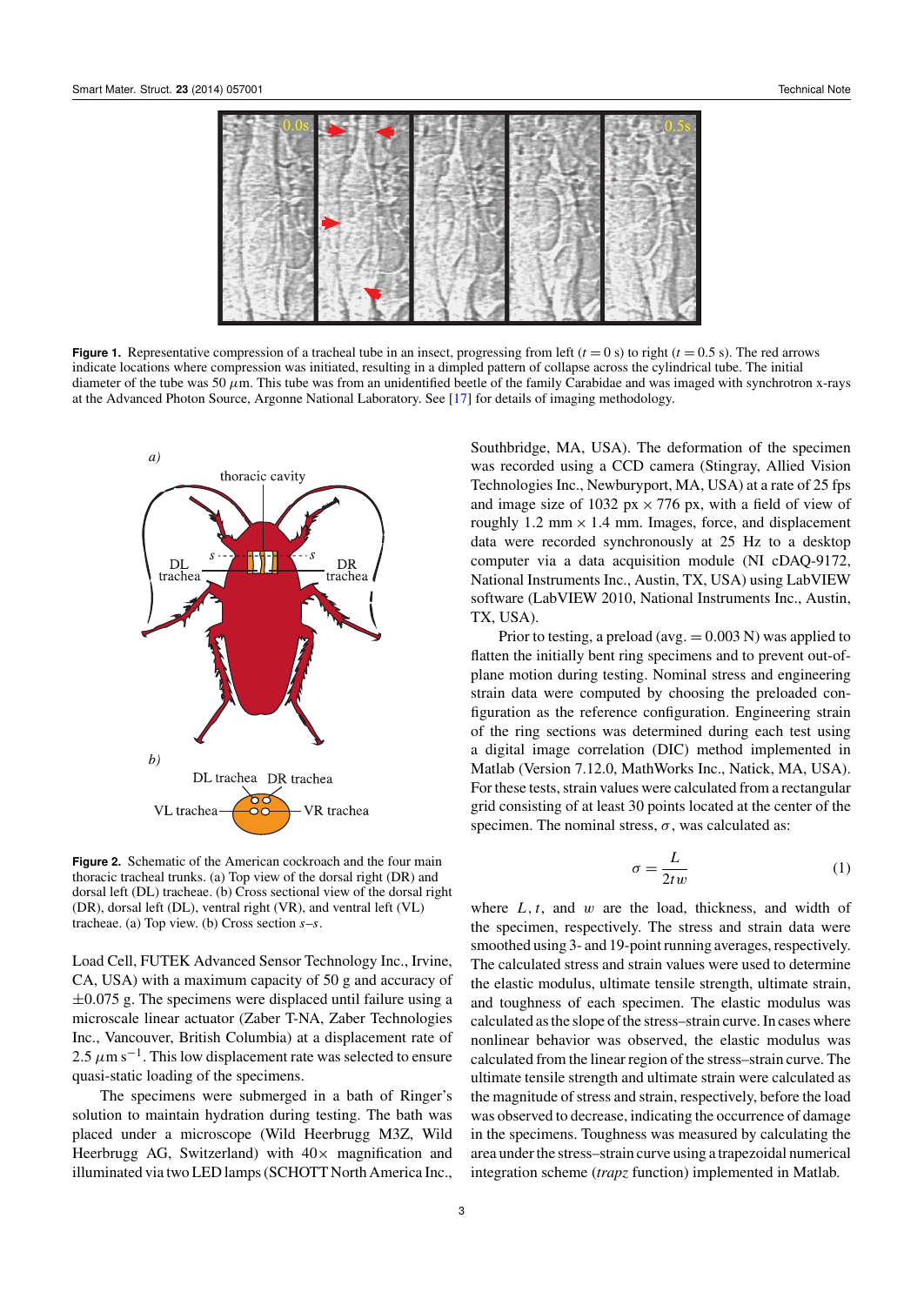<span id="page-4-0"></span>

Figure 3. Experimental setup used for testing ring specimens of insect tracheal tubes.

In some cases, shearing stress, concentrated loading, and out-of-plane motion were observed during testing. The results of these tests were not included in the analysis of the data. Often, although more than two ring sections from an individual tracheal tube were selected for testing, only one ring section was tested successfully. In these cases, the results of the tests were also discarded because the data were irrelevant to this study, which focused on quantifying the variance of mechanical properties of ring sections isolated from the same tracheal tubes. A total of 140 ring sections were prepared and 80 were tested. A sample size of 33 ring sections, from 14 tracheal tubes (from 11 roaches) met the above-described criteria for analysis. More specifically, 14 ring sections were from the dorsal right (DR), 14 from the dorsal left (DL), 3 from the ventral right (VR), and 2 from the ventral left (VL) tracheae (figure [2\(](#page-3-1)b)).

From the experimental data, four data sets, one for each of the mechanical properties, were obtained. The statistical analysis of each data set was conducted using Matlab. The mean, standard deviation, and variance were computed for the mechanical properties measured by testing all the specimens  $(n = 33)$ . The comparison of mechanical properties between ring sections extracted from the DR and VL tracheal tubes was performed by employing the *Student's t*-*test* with a significance level of 0.05 ( $p \leq 0.05$ ).

The bootstrap method was employed to obtain estimates of the variances of the mechanical properties of the entire population of tracheae, which are impossible to test experimentally, from a sample of 33 ring sections [\[2\]](#page-9-21). By using the bootstrap method, the elastic modulus, ultimate tensile strength, ultimate strain and toughness computed from the 33 test ring sections were resampled 10 000 times. From each resample, the variance was computed, thus generating a histogram that provided an approximate distribution of the variance of the population. This distribution was needed to evaluate statistically the variance of ring sections from the same trachea in relation to the variance of the entire population.

For each mechanical property, the experimentally measured variance of specimens prepared from the same tracheal tube was compared with the bootstrap-generated distribution of the variance of the population (figure [4\)](#page-5-0). Toward this end, the probability of obtaining a higher variance from ring sections of the same trachea within the entire population was computed. For the *j*th tracheal tube, where  $j = 1 \dots 14$ , this probability, denoted by  $p_j$ , was computed using the following equation:

<span id="page-4-1"></span>
$$
p_j = \frac{1}{N} \sum_{i=1}^{N} \gamma_i \qquad \text{with } \gamma_i = \begin{cases} 1 & \text{if } v_j^{\text{tube}} \ge v_i \\ 0 & \text{if } v_j^{\text{tube}} < v_i \end{cases} \tag{2}
$$

where  $N = 10000$  is the number of times the data were resampled,  $v_i$  is the variance of the mechanical property of the *i*th resampled data set, and  $v_j^{\text{tube}}$  is the variance of the mechanical property computed from specimens extracted from the *j*th tube. The  $\alpha$ -value adopted in this analysis was set to 0.05 so that, for a probability  $p_j$  less than the  $\alpha$ -value of 0.05,  $v_j^{\text{tube}}$  was significantly lower than the variance of the overall population. Because we computed four mechanical properties from each of the 14 tested tubes, such comparisons were performed a total of 56 times.

#### **3. Results**

Linear and nonlinear stress–strain curves were obtained by analyzing the experimental data collected from ring sections of tracheal tubes in the American cockroaches. In figure [5,](#page-5-1) two representative stress–strain curves which show this remarkable difference are presented. The curvature of the stress–strain curve did not depend on the anatomical location (e.g., dorsal left versus dorsal right) of the tracheae in the cockroach. However, such curvature was, in general, similar for ring sections isolated from the same tracheal tube.

The nonlinear curves were concave up at low strain values and became linear as the strain increased. These tracheal tubes exhibited the characteristic strain stiffening behavior observed in many biological tissues: the elastic modulus increases with strain until partial or complete failure occurs. The overall mean, standard deviation, and variance for the mechanical properties computed experimentally from the 33 tested specimens are reported in table [1.](#page-5-2) Large standard deviations (and variances) were recorded for the elastic modulus, ultimate tensile strength, ultimate strain, and toughness, which indicates high levels of variability in these mechanical properties. For example, the mean value of the elastic modulus was 1740 MPa and the standard deviation was 840 MPa. This emphasizes the large range of possible values for the elastic modulus of these chitin-based materials.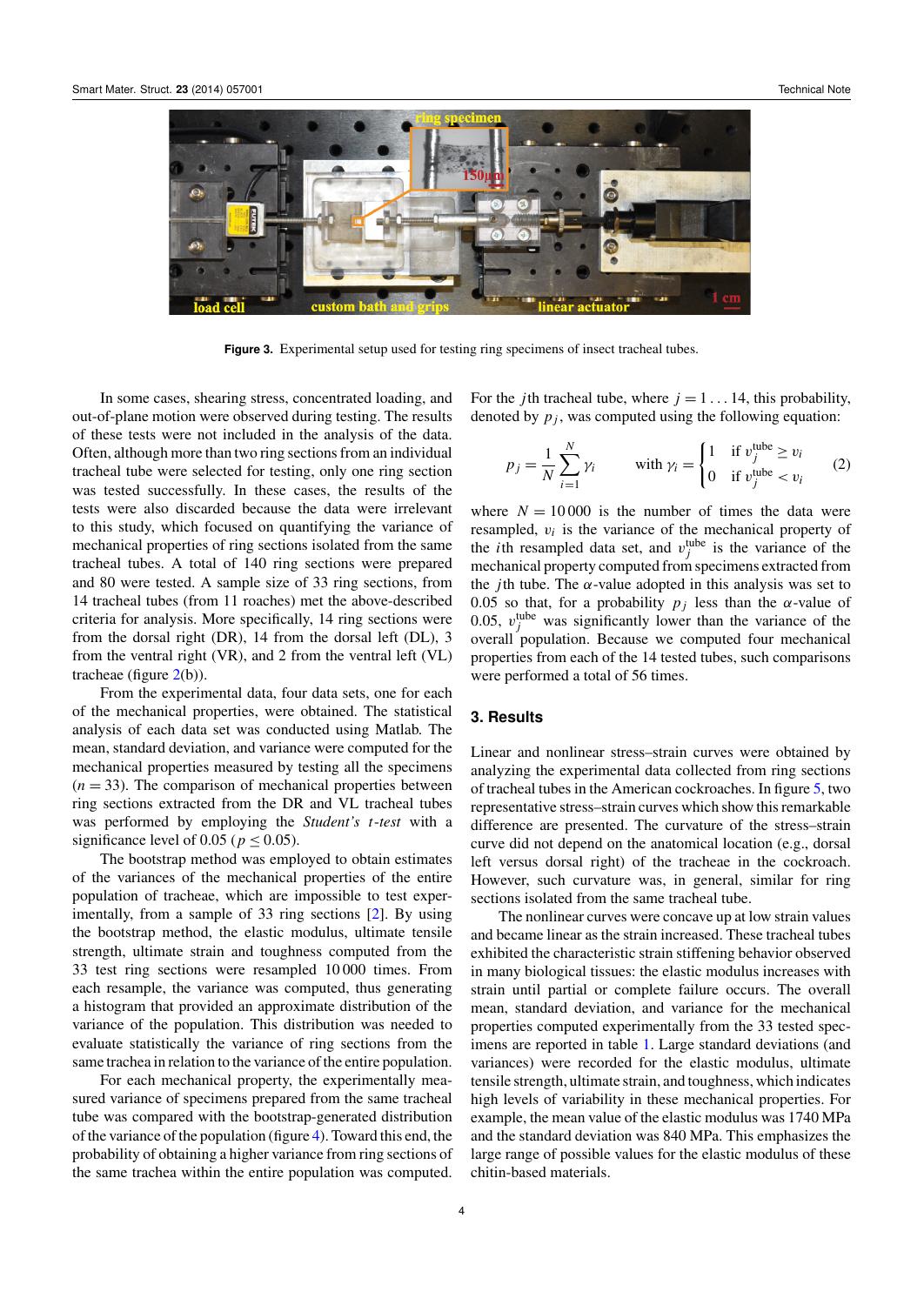<span id="page-5-2"></span>**Table 1.** Mechanical properties of tracheal tubes computed from  $n = 33$  specimens (width  $= 0.46 \pm 0.11$  mm, thickness =  $0.0057 \pm 0.004$  mm).

| Mechanical property       | Mean                          | Standard deviation            | Variance                               |
|---------------------------|-------------------------------|-------------------------------|----------------------------------------|
| Elastic modulus           | 1740 (MPa)                    | 840 (MPa)                     | $7.05 \times 10^5$ (MPa <sup>2</sup> ) |
| Ultimate tensile strength | $22.6$ (MPa)                  | 13.3 (MPa)                    | 176.9 ( $MPa2$ )                       |
| Ultimate strain           | $1.57 \times 10^{-2}$         | $0.68 \times 10^{-2}$         | $0.462 \times 10^{-4}$                 |
| Toughness                 | $0.175$ (MJ m <sup>-3</sup> ) | $0.156$ (MJ m <sup>-3</sup> ) | $0.0243$ (MJ m <sup>-6</sup> )         |

<span id="page-5-0"></span>



Distribution of the variance of the population



n=33 ring sections were collected from 14 tubes

**Figure 4.** Schematic representation of the methods used to compare the experimentally measured variance of ring sections extracted from the same tracheal tube with the bootstrap-generated distribution of the variance of the population. Note that  $p_j$  is defined by equation [\(2\)](#page-4-1).

The tensile properties of specimens isolated from the DL and DR tracheal tubes were compared statistically. In figure [6](#page-6-0) the mean and the standard deviation of the tensile properties computed for 14 ring specimens taken from the DL and DR tracheal tubes are presented. This comparison was made to test for dependence of mechanical properties on the anatomical

<span id="page-5-1"></span>

**Figure 5.** Typical difference in the mechanical response of ring sections of tracheal tubes: linear elastic behavior (orange symbols) of a ring section extracted from Tube 4 and nonlinear elastic behavior (red symbols) for a ring section extracted from Tube 5. The continuous lines represent the smoothed data.

location of tracheal tubes. The specific anatomical locations were selected based on the largest number of specimens that we were able to isolate and test successfully. Using a *Student's t*-*test* with a significance level of 0.05, no statistical difference between the tensile properties of the DL and DR tracheae was observed ( $p > 0.05$ ). For example, the elastic moduli (mean  $\pm$  S.D.) were found to be 1850  $\pm$  854 MPa and  $1750 \pm 828$  MPa for the DL and DR tracheae, respectively.

Histograms presenting the approximate distribution of the variance computed using the bootstrap method for each mechanical property are shown in figure [7.](#page-6-1) On these histograms, the width of the bins represents the range of variances while the height of the bins represents the number of occurrences. The number of occurrences is the number of times in which the variance fell in each range of variances. Because the sample data were resampled 10 000 times, there are 10 000 total occurrences in each histogram. The variances computed experimentally from all the tested specimens  $(n =$ 33) in table [1](#page-5-2) were found to be approximately equal to the bootstrap estimated variances at the largest number of occurrences. The results of the bootstrap method showed that the variance of the entire population can be lower and higher than the experimentally measured variance. For each mechanical property, the variance of each tube,  $v_j^{\text{tube}}$  for  $j = 1 \dots 14$ , is also reported in figure [7](#page-6-1) to compare it directly to the variance of the overall population.

The tensile properties of ring sections extracted from the same tracheal tubes were compared. It was found that these ring sections exhibited similar mechanical behavior. This can be observed qualitatively in figure [8](#page-7-0) where the stress–strain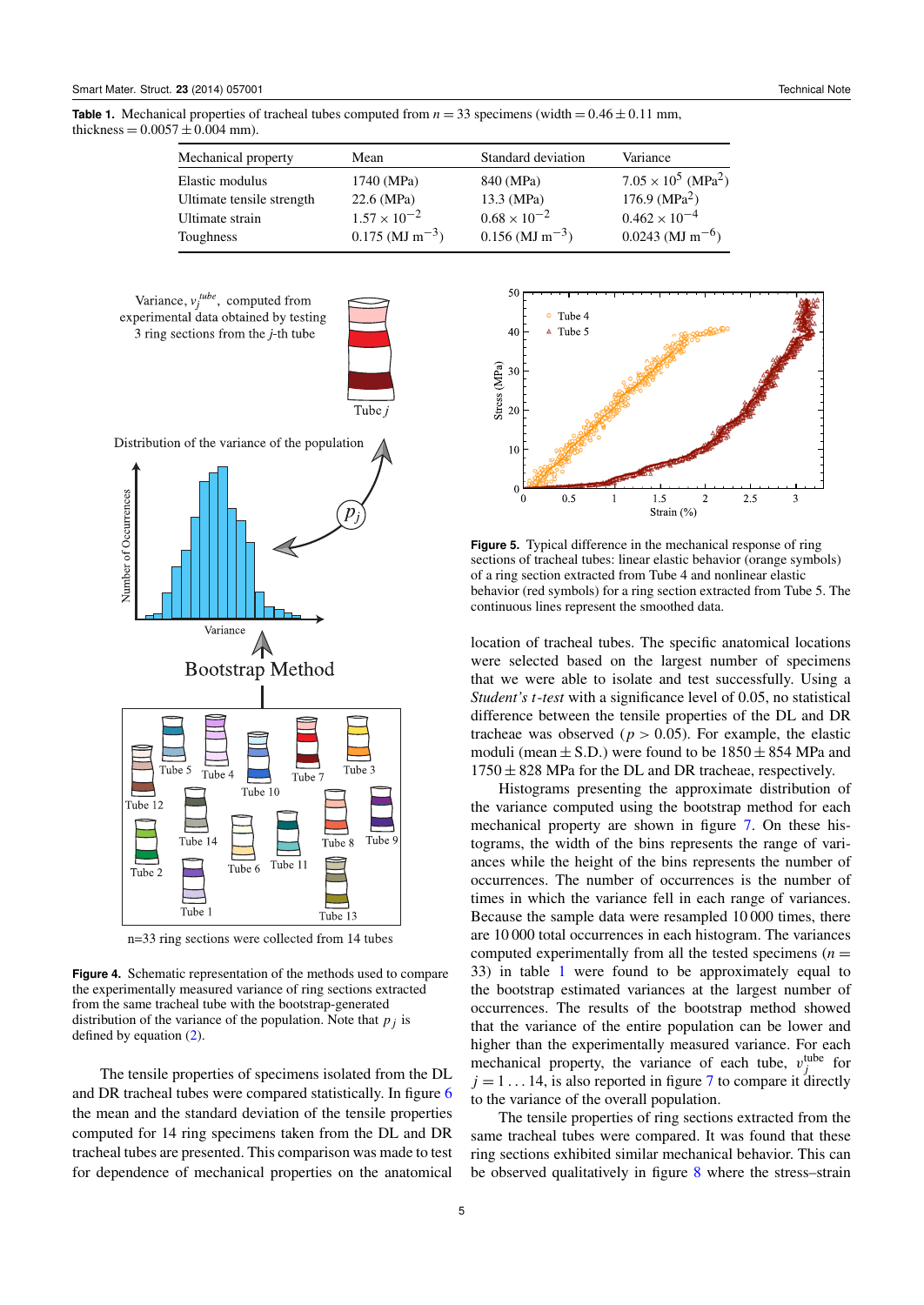<span id="page-6-0"></span>

<span id="page-6-1"></span>**Figure 6.** Tensile properties computed for the dorsal left (DL)  $(n = 14$  ring specimens) and dorsal right (DR)  $(n = 14$  ring specimens) main thoracic tracheal trunks ( $p > 0.05$ ).



Figure 7. Histograms representing the distributions of the statistically generated estimates of variance for the elastic modulus, ultimate strain, ultimate tensile strength (UTS), and toughness. Circular symbols represent the experimentally measured variance of the mechanical properties for each tracheal tube ( $v_j^{\text{tube}}$  in equation [\(2\)](#page-4-1)). Specifically, unfilled circular symbols denote experimentally measured variances that were significantly lower than the statistically generated estimates of variance of the overall population ( $p_j < 0.05$ ).

curves of 10 ring sections obtained from 4 tracheal tubes are shown. It must be noted that, for clarity, only 10 out of the 33 stress–strain curves obtained in this experimental study

are displayed. From figure [8,](#page-7-0) one can observe that specimens obtained from the same tracheal tubes had nearly identical stress–strain curves but failed at very different strains.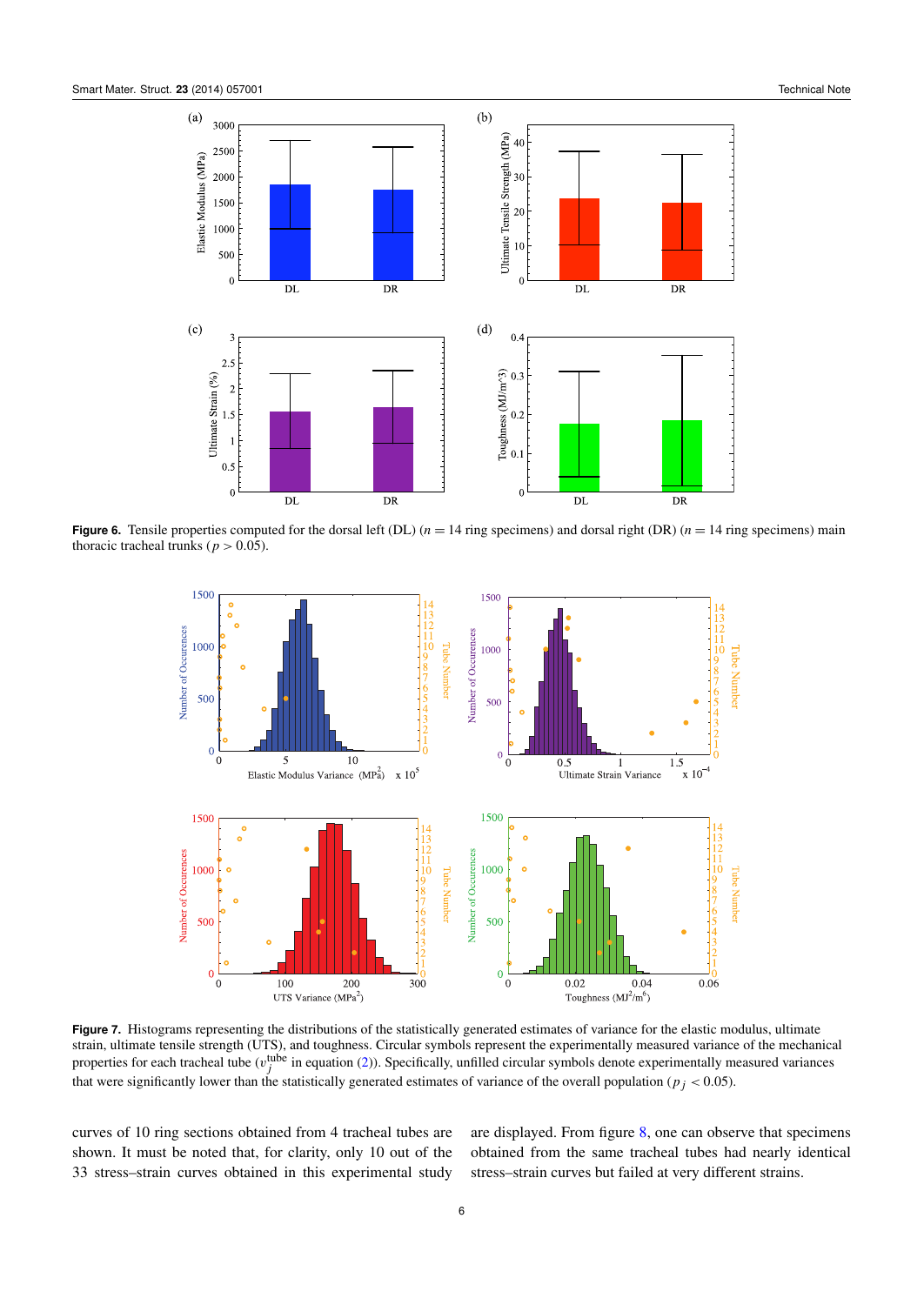<span id="page-7-0"></span>

**Figure 8.** Stress–strain curves for 10 ring sections from 4 tracheal tubes. Symbols represent raw data and continuous lines represent smoothed data.

The variability in the mechanical properties of ring sections of single tracheal tubes is further demonstrated in figure [9.](#page-8-1) In this figure, the properties of the ring sections are plotted against the tracheal tube from which they were obtained. In particular, the values of the elastic modulus were nearly identical for some ring sections taken from the same tube (figure  $9(a)$  $9(a)$ ). In figure [9,](#page-8-1) the results of the comparison of the experimentally computed variance for each tube with the variance of the population computed using the bootstrapping method are also presented. Unfilled circular symbols indicate that the variance of each tracheal tube was significantly lower than the variance of the overall population. As indicated by the plots, the variance was significantly lower for 13 of 14 tubes for the elastic modulus (figure  $9(a)$  $9(a)$ ), 10 of 14 tubes for the ultimate tensile strength (figure  $9(b)$  $9(b)$ ), 7 of 14 tubes for the ultimate strain (figure  $9(c)$  $9(c)$ ), and 9 of 14 tubes for the toughness (figure  $9(d)$  $9(d)$ ).

The tracheal tubes exhibited significantly less variation in the elastic modulus than the other material properties. This is a consequence of the similar shape of the stress–strain curves for specimens taken from the same locations (figure [8\)](#page-7-0). Because the ring sections failed at different strains, the other tensile properties that are affected by the strain at failure show larger variation. For example, elastic moduli of 1223 and 1295 MPa were computed for the two ring sections of Tube 2 (figure  $9(a)$  $9(a)$ ). Although the values of the elastic modulus were comparable, the values of the ultimate tensile strength (27.8 and 7.54 MPa in figure  $9(b)$  $9(b)$ ), ultimate strain (0.0224 and 0.0064 in figure  $9(c)$ ), and toughness (0.263 and 0.0293 MJ m<sup>-3</sup> in figure  $9(d)$  $9(d)$ ) were found to be quite different for Tube 2. A similar result was found for Tube 12: a significantly lower variance was recorded for the elastic modulus, but not for any of the other tensile properties. In the case of Tube 2, the largest variation in the mechanical properties was observed for the toughness, which differed by approximately one order of magnitude. Toughness was calculated as the area under the entire stress–strain curve. Consequently, the variation measured in both the ultimate tensile strength and ultimate strain was amplified when computing the toughness.

#### **4. Discussion**

In this study, we explored the variation in mechanical properties of insect tracheal tubes in one species. We tested micrometer-sized ring sections of tracheal tubes extracted from American cockroaches with a custom-built tensile testing device. Unlike a previous study [\[24\]](#page-9-10), experimental data were collected and analyzed only when two to three ring sections from individual tracheal tubes were excised from the insects and successfully tested. Overall, large amounts of variation in the elastic modulus, ultimate tensile strength, ultimate strain, and toughness of tracheal tubes were observed (table [1\)](#page-5-2). These findings were consistent with our previous study as well as many experimental studies on the insect cuticle [\[10,](#page-9-7) [15,](#page-9-19) [1,](#page-8-0) [13\]](#page-9-20). The values of the measured mechanical quantities were comparable to those reported for other types of insect cuticle [\[1\]](#page-8-0).

High variation in the material properties was also noted when the experimental data were collected from ring sections excised from the same anatomical locations in different animals (figure [6\)](#page-6-0). The DR and DL tracheal tubes in the upper thorax of the cockroach, as shown in figure [2,](#page-3-1) were selected. There was no significant difference between the tensile properties of tracheal tubes at these anatomical locations, which demonstrates the symmetry between the left and right sides of the tracheal system.

Qualitatively, stress–strain curves of ring specimens taken from the same tracheal tube had roughly the same curvature (i.e. the curves were generally either all linear or all nonlinear for ring specimens obtained from the same tube) (figure  $8$ ). What is not clear is why some of the specimens exhibit linear elastic behavior while others exhibit nonlinear elastic behavior. This discrepancy likely results from microstructural differences existing among tracheal tubes. We are currently conducting scanning electron microscopy studies to understand the origin of such variations. Our preliminary investigations seem to indicate that inter-taenidia spacing and taenidia bifurcations may play a key role in the different material behaviors observed.

The distributions of the statistically generated estimates of variance for each mechanical property are presented by the histograms in figure [7.](#page-6-1) The experimentally measured values of variance for each tube are represented by points in the same figure. Figure [7](#page-6-1) demonstrates that the experimentally measured variances are, in most cases, lower than the statistically generated estimates of variance. There are, however, some exceptions: the experimentally measured variances of the ultimate strain and toughness were higher than the statistically determined variance for three tracheae (Tube 2, Tube 3, Tube 5) and one trachea (Tube 4), respectively. These results are due to the large differences in failure strains at which the ring sections from these tracheae failed. We speculate that these large differences may be determined by small imperfections, tears, or changes in structure that were not detectable in the specimens prior to mechanical testing.

It must be noted that there is inevitable technical variability in the results of any experiment. Many factors contribute to such variability including human error, daily changes in the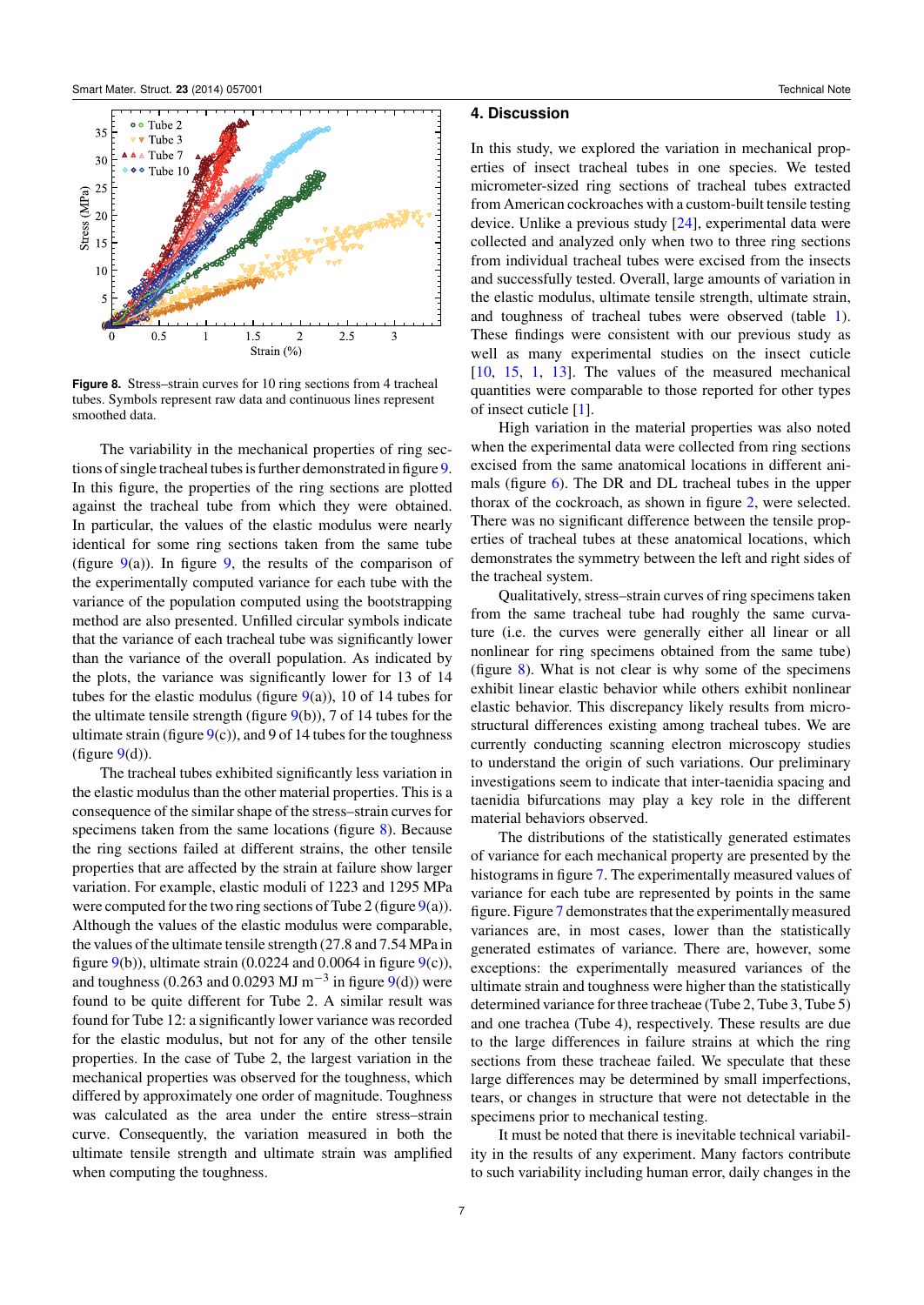<span id="page-8-1"></span>

Figure 9. Tensile properties of ring specimens presented versus the tube from which they were obtained. Note that two to three ring sections were excised from each tracheal tube. Unfilled circular symbols indicate that the variance of the properties for ring sections of an individual tracheal tube,  $v_j^{\text{tube}}$ , is significantly lower than the variance of the overall population ( $p_j < 0.05$ ) while, on the contrary, filled circular symbols indicate that such variance was not significantly lower than the variance of the overall population ( $p_i \ge 0.05$ ).

testing environment, and reliability of the testing equipment. In this study, we assumed that these factors affected every measurement equally. Under these assumptions, the mechanical tests and statistical analysis provide evidence that the tensile properties are more consistent within a single tracheal tube than among different tracheal tubes. These findings may offer insight into the function of the insect tracheal system and, more specifically, the rhythmic tracheal compression [\[18\]](#page-9-16). Indeed, with respect to insect physiology, our results may explain why some tracheal tubes deform during respiration while others remain inflated, as recently observed in the American locust Schistocerca americana [\[9\]](#page-9-22). Further research is needed to determine the structural differences among tracheal tubes that perform different functions during insect respiration.

The outcome of this investigation will aid the design of micro-structural studies that reveal the origin of the variation in the mechanical properties of tracheal tubes in the American cockroach. By performing mechanical tests on one section of the tracheal tube and micro-structural analysis on other sections, which we now know have similar mechanical properties, the relationship between the structure and mechanics of these tube will be unraveled. Mechanical experiments conducted in tandem with micro-structural studies will elucidate the role of the structural components of the tracheae in determining the linear and nonlinear elastic behavior. Developing an understanding of the structure–function relationship in insect tracheal systems will facilitate the design of multi-functional

materials and structures that emulate the collapse and reinflation characteristics of this system.

#### **5. Conclusions**

The experimental data and statistical analysis demonstrate that, for American cockroaches, the variance of tensile properties for ring specimens extracted from the same trachea is lower than the variance that is statistically computed using the bootstrap method from all tested tracheal tubes. Simply put, two ring sections extracted from a single trachea are likely to have more comparable values of tensile properties than two ring sections extracted from two different tracheae.

#### **Acknowledgments**

This research was supported by NSF grant #0938047. The authors thank Dr Donald E. Mullins of the Department of Entomology at Virginia Tech for donating the cockroaches used in this study and the Laboratory for Interdisciplinary Statistical Analysis (LISA) at Virginia Tech for helping with the statistical analysis.

#### **References**

<span id="page-8-0"></span>[1] Barbakadze N, Enders S, Gorb S and Arzt E 2006 Local mechanical properties of the head articulation cuticle in the